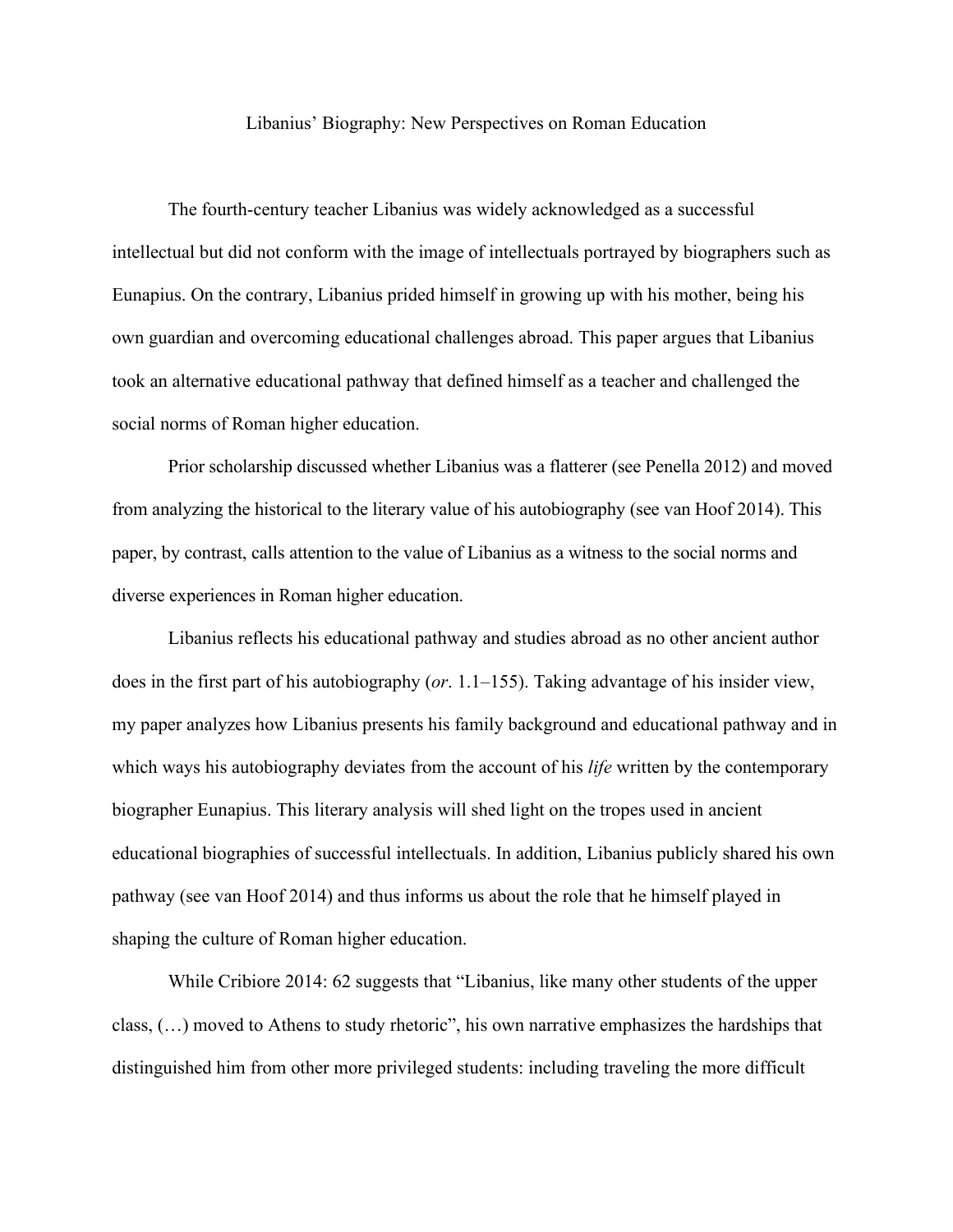path, being deceived by fellow students in Athens, developing coping strategies and suffering from 'impostor-syndrome' when first entering the job market. These labors (πόνοι) are related to his family background: Libanius declares himself to be "his own guardian" while studying abroad. To understand how he got into this position, this paper takes a closer look at his family situation.

The *communis opinio* in Classical scholarship is that Libanius came from a "well-off" family (see, e.g., Maxwell 2020: 92). This label, however, ignores Libanius' orphan status and the socioeconomic situation of his immediate family, to which he himself attributes much weight (*or*. 1.6). Libanius' is convinced that his life would have been different if his father had lived longer. His educational and family background also shaped Libanius as a teacher and his voice in the intellectual community of late antiquity. This paper illustrates how he was committed in his letters to support orphans and financially insecure students in his school. In addition, he motivates his autobiography as a corrective to public opinions (*or*. 1.1). Different from traditional biographies that cast philosophers or sophists in the best possible light, he seeks a balanced account of successes and losses in an area, ancient academia, in which members typically thrived on extreme positions, claims to 'the' one truth and sharp criticism against opponents. Therefore, this paper argues that Libanius redefines what intellectual biographies looked like and who belonged to the educational elite by proudly sharing his own alternative pathway. It adds that, despite this presentation, he used the traditional language of wealth, patriotism, and philanthropy to legitimize his own place among the intellectual elite (*or*. 1.2).

Finally, while Libanius interprets his pathway as strength, the biographer Eunapius interprets it as deficiency that allegedly manifested in Libanius' weak rhetorical style (*vit*. 495). Despite this criticism, Eunapius acknowledges Libanius' preeminence and characterizes him as